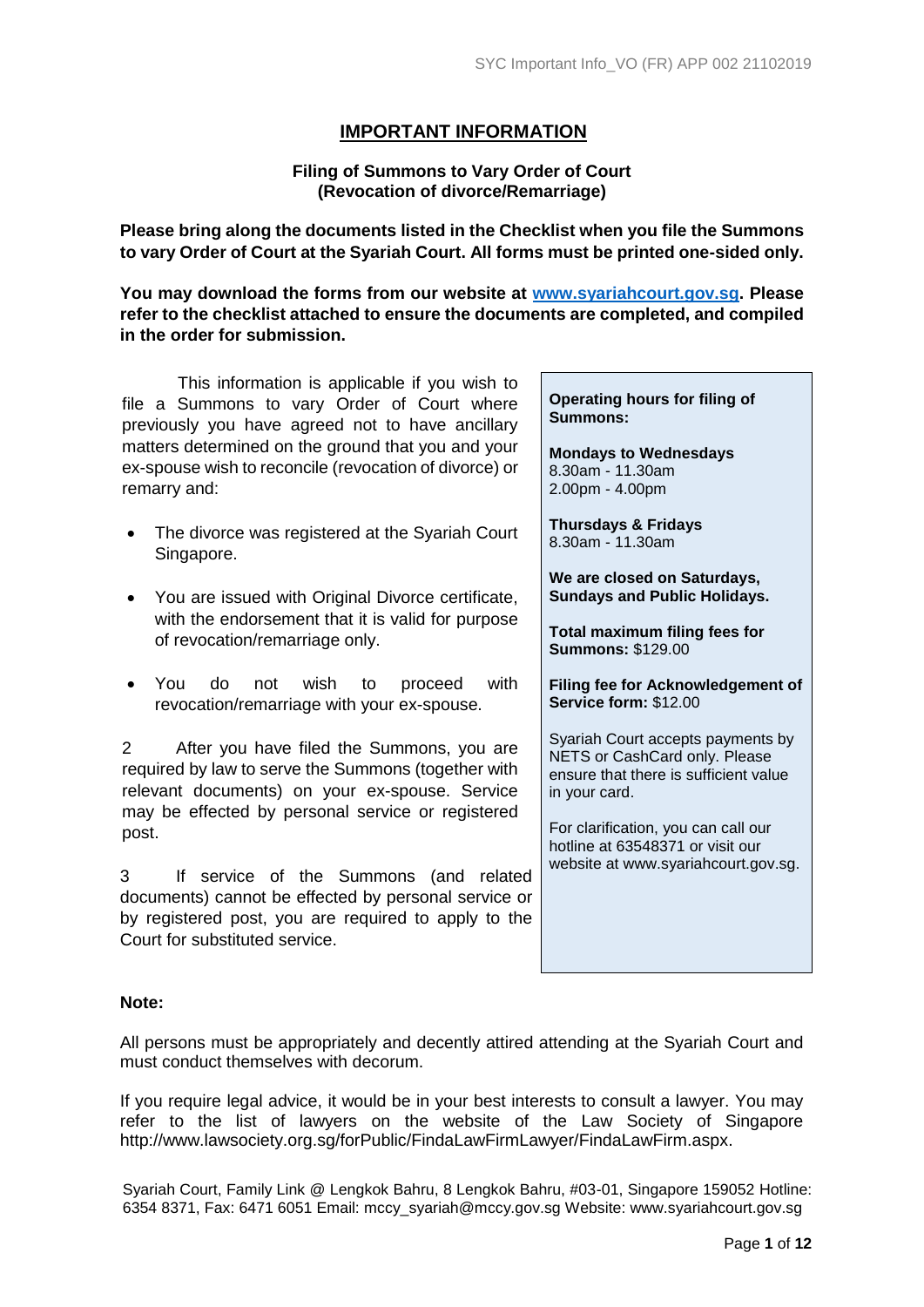## **Checklist for Applicant Filing of Summons to Vary Order of Court (Revocation of divorce/Remarriage)**

|                                                                                                     | <b>Documents Required</b>                                                                     | <b>Explanatory Notes</b>                                                                                                                                                                                                                                                                |  |  |
|-----------------------------------------------------------------------------------------------------|-----------------------------------------------------------------------------------------------|-----------------------------------------------------------------------------------------------------------------------------------------------------------------------------------------------------------------------------------------------------------------------------------------|--|--|
|                                                                                                     | <b>ORIGINAL DOCUMENTS</b>                                                                     |                                                                                                                                                                                                                                                                                         |  |  |
| Original Identity Card or<br>1.<br>valid passport ONLY                                              |                                                                                               | No other forms of identification will be accepted for entry into<br>the Court's premises.                                                                                                                                                                                               |  |  |
|                                                                                                     |                                                                                               | Foreigners must bring his/ her valid original passport. A work<br>permit / employment pass for identification purposes will NOT<br>be accepted.                                                                                                                                         |  |  |
| 2.                                                                                                  | <b>Original Divorce</b>                                                                       | For divorces registered at the Syariah Court, Singapore.                                                                                                                                                                                                                                |  |  |
| Certificate (with the<br>endorsement that it is<br>valid for purpose of<br>revocation / remarriage) |                                                                                               | If you have misplaced your original divorce certificate, you<br>may request for an extract copy from the Syariah Court, with<br>a fee of \$13 (Nets / CashCard).                                                                                                                        |  |  |
|                                                                                                     |                                                                                               | Your original divorce certificate must be surrendered to the<br>Court on your appointment date. You may wish to retain a copy<br>for your personal reference.                                                                                                                           |  |  |
|                                                                                                     | 3. Original Birth Certificate<br>of each Child of the<br>parties below the age of<br>21 years | If you have misplaced the original copy of your child's birth<br>certificate, you may request for an extract copy from the<br>Immigration and Checkpoints Authority (ICA) for a fee.                                                                                                    |  |  |
|                                                                                                     |                                                                                               | For more information, you may log on to www.ica.gov.sg.                                                                                                                                                                                                                                 |  |  |
| 4.                                                                                                  | Original (and copy) of<br>the Decree of Court                                                 | The order on the ancillary matters should generally reflect the<br>following: "No order is made on ancillary matters as parties<br>wish to reconcile".                                                                                                                                  |  |  |
|                                                                                                     |                                                                                               | <b>COURT FORMS</b>                                                                                                                                                                                                                                                                      |  |  |
| 5.                                                                                                  | <b>Completed and</b>                                                                          | Please download:                                                                                                                                                                                                                                                                        |  |  |
|                                                                                                     | affirmed Form 10<br>(variation) with<br>supporting affidavit                                  | Form 10 ((Summons to Vary Order of Court) + Affidavit-in-<br><b>Summons</b><br>Order)<br>from<br>Support<br>οf<br>Vary<br>to<br>www.syariahcourt.gov.sg                                                                                                                                 |  |  |
|                                                                                                     |                                                                                               | Please complete the Form 10 and Affidavit In Support, or your<br>application will not be processed.                                                                                                                                                                                     |  |  |
|                                                                                                     | 6. Completed Agreed<br>Parenting Plan Form<br>(Form 11)<br><b>OR</b>                          | You are required to submit either one of the Parenting Plan<br>forms at the time of filing the Summons, depending on whether<br>you have an agreement with your ex-spouse on the parenting<br>plan for your child/children. You may download the forms from<br>www.syariahcourt.gov.sg. |  |  |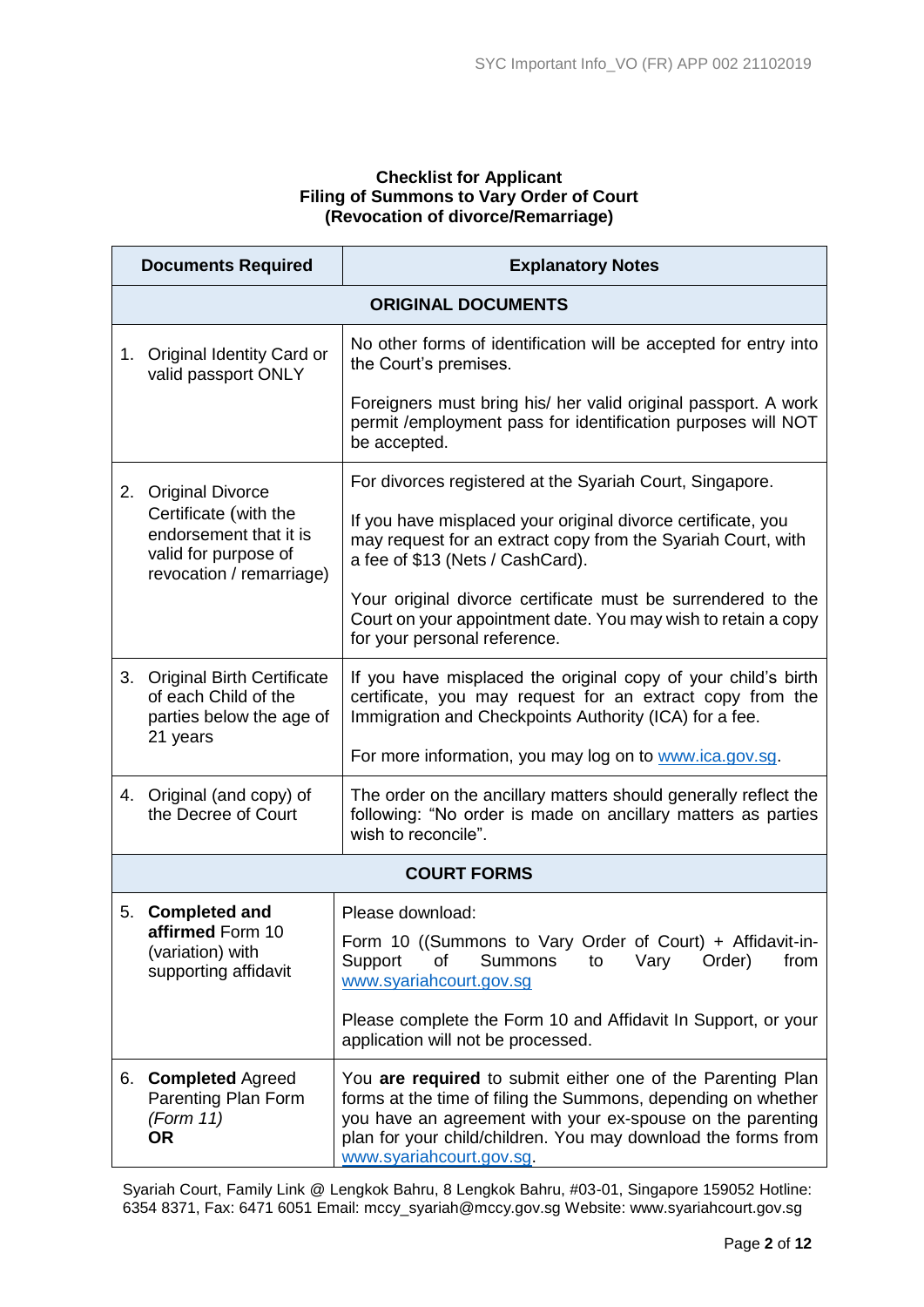| <b>Plaintiff's Proposed</b><br>Parenting Plan Form<br>(Form 12)<br>(For parties with at<br>least one child below<br>21 years old)                                           | The "Agreed Parenting Plan" must be affirmed by the<br><b>Respondent</b> before a Commissioner for Oaths. If you and the<br>Respondent are not represented by solicitors, and the<br>Respondent is present together with you at the time of filing the<br>Summons, he/she may affirm the document before our<br>Commissioner for Oaths at our counter.     |
|-----------------------------------------------------------------------------------------------------------------------------------------------------------------------------|------------------------------------------------------------------------------------------------------------------------------------------------------------------------------------------------------------------------------------------------------------------------------------------------------------------------------------------------------------|
| 7. Completed Agreed<br><b>Matrimonial Property</b><br>Plan Form (Form 13)<br><b>OR</b><br><b>Plaintiff's Proposed</b><br><b>Matrimonial Property</b><br>Plan Form (Form 15) | You are required to submit either one of the Matrimonial<br>Property Plan forms together with the Particulars of<br>Arrangements for Housing (Form 14) at the time of filing the<br>Summons, depending on whether you have an agreement with<br>your ex-spouse on the matrimonial property. You may download<br>the forms from www.syariahcourt.gov.sg.    |
| (For parties who own a                                                                                                                                                      | What to serve on HDB:                                                                                                                                                                                                                                                                                                                                      |
| HDB flat or who have<br>signed an Agreement<br>for Lease e.g.<br>for                                                                                                        | If you are filing the "Plaintiff's Proposed Matrimonial Property<br>Plan" (Form 15):<br>a) You must first serve the "HDB Standard Query Form" on                                                                                                                                                                                                           |
| new/BTO HDB flat)                                                                                                                                                           | the HDB.<br>b) The written reply and cover letter/email from HDB<br>must be filed together with the "Plaintiff's Proposed<br>Matrimonial Property Plan" and the "Particulars of<br>Arrangements for Housing" (Form 14).                                                                                                                                    |
|                                                                                                                                                                             | If you are filing the "Agreed Matrimonial Property Plan" (Form<br>13), you must first serve the following documents on the HDB:<br>a) The "Agreed Matrimonial Property Plan"; and<br>b) The "Particulars of Arrangements for Housing (Form<br>14)"; and                                                                                                    |
|                                                                                                                                                                             | c) The "HDB Standard Query Form"; and<br>The "Request for Checking of Eligibility Form" (if<br>d)<br>applicable*).<br>*You must serve the "Request for Checking of<br>Eligibility Form" on the HDB if parties have agreed<br>that the matrimonial property is to be retained by<br>one party (Option 4 or Option 5 in the Form 14).                        |
|                                                                                                                                                                             | All the documents and the written reply from HDB must be<br>filed together at the time of filing of Originating Summons.                                                                                                                                                                                                                                   |
|                                                                                                                                                                             | You may also refer to HDB InfoWeb to check your eligibility<br>(Living in HDB flats > Change Owners or Occupier > Retain Flat<br>Ownership > Divorce).                                                                                                                                                                                                     |
|                                                                                                                                                                             | The "Agreed Matrimonial Property Plan" must be affirmed by<br>the Respondent before a Commissioner for Oaths. If you and<br>the Respondent are not represented by solicitors, and the<br>Respondent is present together with you at the time of filing the<br>Summons, he/she may affirm the document before our<br>Commissioner for Oaths at our counter. |
|                                                                                                                                                                             | Please also refer to item 9.                                                                                                                                                                                                                                                                                                                               |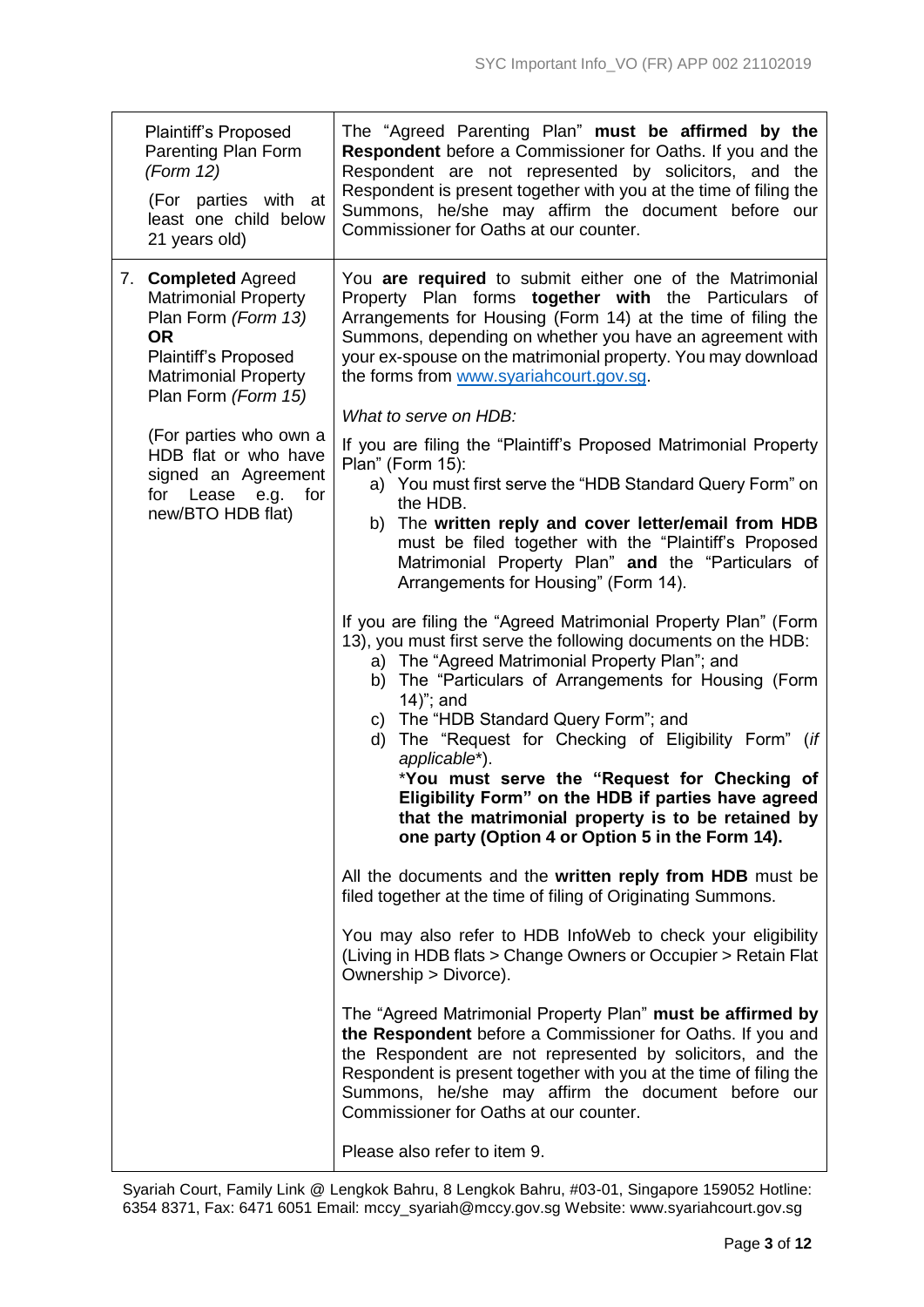|    | 8. Completed Particulars<br>of Arrangements for<br>Housing (Form 14)                                                                               | You are required to prepare this form based on the option<br>selected in the" Agreed Matrimonial Property Plan" (Form 13) or<br>the "Plaintiff's Proposed Matrimonial Property Plan" Form (Form<br>$(15)$ .                                                                                                                                                                                                                                                               |                       |  |  |
|----|----------------------------------------------------------------------------------------------------------------------------------------------------|---------------------------------------------------------------------------------------------------------------------------------------------------------------------------------------------------------------------------------------------------------------------------------------------------------------------------------------------------------------------------------------------------------------------------------------------------------------------------|-----------------------|--|--|
|    |                                                                                                                                                    | Please also refer to item 6.                                                                                                                                                                                                                                                                                                                                                                                                                                              |                       |  |  |
|    |                                                                                                                                                    | <b>HDB DOCUMENTS</b>                                                                                                                                                                                                                                                                                                                                                                                                                                                      |                       |  |  |
| 9. | <b>Returned HDB</b><br><b>Standard Query Form</b><br>There are 2 different<br>forms for HDB flats:<br>(i)<br>For parties who<br>own a HDB flat; or | You are required to serve the correct "HDB Standard Query"<br>on the HDB if you are filing the "Agreed Matrimonial Property<br>Plan" (Form 13) or the "Plaintiff's Proposed Matrimonial<br>Property Plan" Form (Form 15).<br>Please refer to the table below for illustration on the applicability<br>of this form:                                                                                                                                                       |                       |  |  |
|    | For parties who<br>(ii)                                                                                                                            | <b>HDB Flat</b>                                                                                                                                                                                                                                                                                                                                                                                                                                                           | <b>Standard Query</b> |  |  |
|    | have signed an<br>Agreement for                                                                                                                    | Applicant is an owner (owned HDB<br>flat)                                                                                                                                                                                                                                                                                                                                                                                                                                 | $\sqrt{ }$            |  |  |
|    | Lease e.g. for<br>new/BTO HDB flat                                                                                                                 | Applicant is a permitted occupier<br>(owned HDB flat)                                                                                                                                                                                                                                                                                                                                                                                                                     | $\sqrt{ }$            |  |  |
|    |                                                                                                                                                    | Applicant is an applicant for a new<br>HDB flat/BTO flat                                                                                                                                                                                                                                                                                                                                                                                                                  | $\sqrt{ }$            |  |  |
|    |                                                                                                                                                    | Applicant is a tenant (rental HDB flat)                                                                                                                                                                                                                                                                                                                                                                                                                                   | $\sf X$               |  |  |
|    |                                                                                                                                                    | You<br>download<br>the<br>from<br>may<br>documents<br>www.syariahcourt.gov.sg. Please refer below for instructions on<br>how to serve the Standard Query on the HDB.<br>This must be done before you file the Summons.<br>The written reply and cover letter/email from HDB must be<br>submitted at the time of filing the Summons. The HDB may take<br>up to 1 month to give the written reply.<br>Please also refer to item 6.                                          |                       |  |  |
|    | 10. Request for Checking<br><b>Eligibility Form</b>                                                                                                | If you are filing the "Agreed Matrimonial Property Plan" (Form<br>13) and parties have agreed that the HDB matrimonial asset is<br>to be retained by one party (Option 4 or Option 5 in Form 14),<br>you are required to serve the Request for Checking Eligibility<br>Form on the HDB.<br>The written reply from HDB may be submitted at the time of<br>filing the Summons. The HDB may take up to 1 month to give<br>the written reply.<br>Please also refer to item 6. |                       |  |  |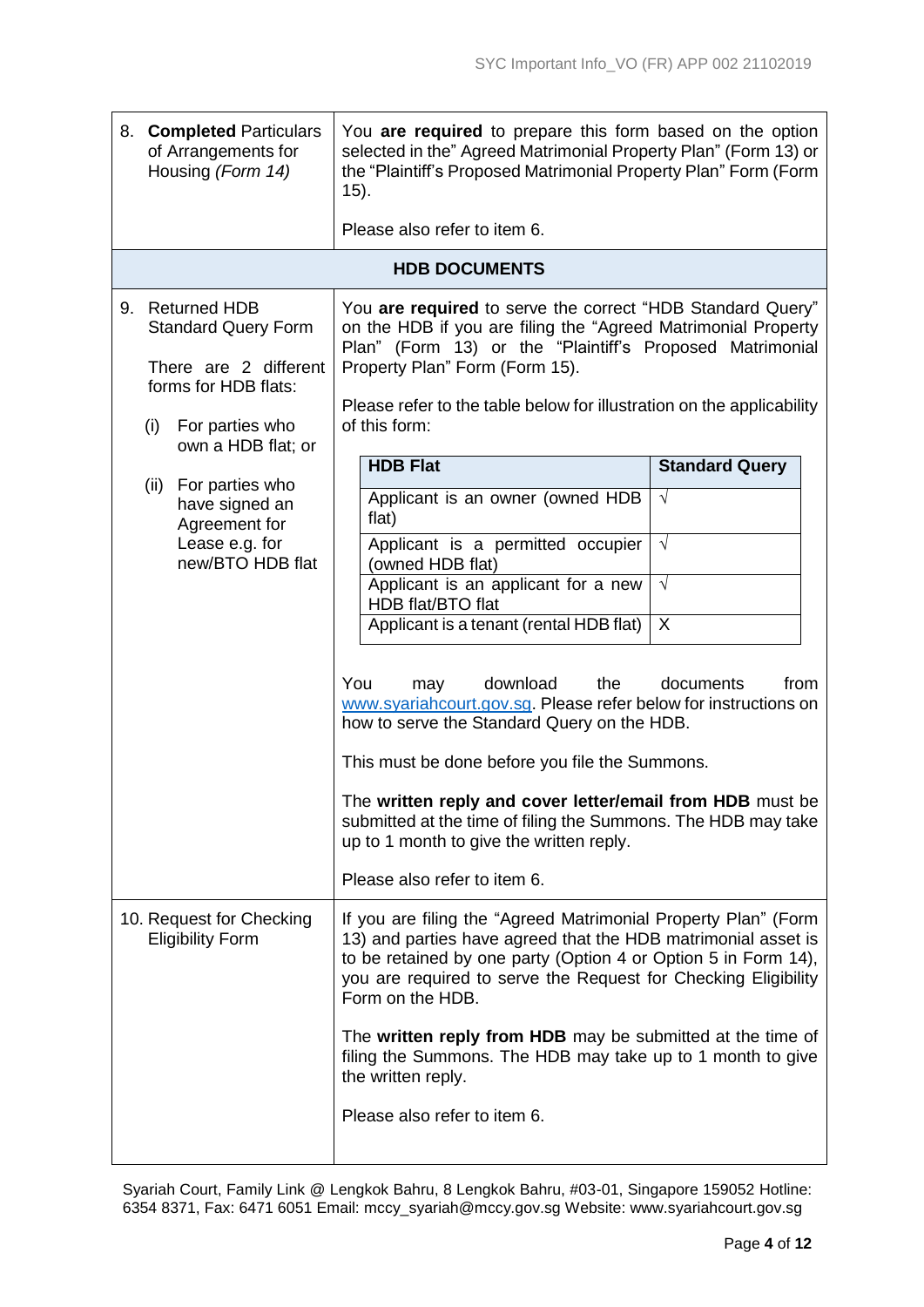|                                                                                                                                                                           |                                                                                                                                                                                                                          | <b>Instructions to serve HDB Standard Query on HDB.</b>                                                                                                                                                                                                                         |  |  |
|---------------------------------------------------------------------------------------------------------------------------------------------------------------------------|--------------------------------------------------------------------------------------------------------------------------------------------------------------------------------------------------------------------------|---------------------------------------------------------------------------------------------------------------------------------------------------------------------------------------------------------------------------------------------------------------------------------|--|--|
|                                                                                                                                                                           | 1) Go to Syariah Court website at www.syariahcourt.gov.sg                                                                                                                                                                |                                                                                                                                                                                                                                                                                 |  |  |
|                                                                                                                                                                           | 2) Click on <i>Divorce &gt; Forms &gt; Relevant Forms</i> and download the correct form.                                                                                                                                 |                                                                                                                                                                                                                                                                                 |  |  |
|                                                                                                                                                                           | the HDB flat is located.                                                                                                                                                                                                 | 3) If you and/or your spouse own a HDB flat, you must serve the "HDB Standard Query-<br>HDB Flat" form at your HDB Branch Office, which is in charge of the estate in which                                                                                                     |  |  |
|                                                                                                                                                                           | 4) If you or your spouse have applied for a HDB flat and there is an Agreement for the<br>Lease of a HDB flat, you must serve the "HDB Standard Query - Agreement for Lease"<br>form at the Sales Section at HDB Centre. |                                                                                                                                                                                                                                                                                 |  |  |
|                                                                                                                                                                           | Form 14).                                                                                                                                                                                                                | 5) Additional: *You must also serve the "Request for Checking of Eligibility Form" on the<br>HDB if you are filing the Agreed Matrimonial Property Plan where parties have agreed<br>that the matrimonial property is to be retained by one party (Option 4 or Option 5 in the  |  |  |
|                                                                                                                                                                           |                                                                                                                                                                                                                          | Submit written reply from the HDB at the time of filing the Summons.                                                                                                                                                                                                            |  |  |
| 11. HDB Financial<br>Information<br>Outstanding Mortgage<br>Loan Statement (HDB<br>Ioan or Bank Ioan)<br>(Must not be<br>dated<br>earlier than<br>$\overline{1}$<br>(one) |                                                                                                                                                                                                                          | <b>HDB Loan</b><br>You must provide your latest HDB mortgage loan statement.<br>You may obtain it from www.hdb.gov.sg. Please ensure that<br>your SINGPASS 2FA has been activated.                                                                                              |  |  |
|                                                                                                                                                                           |                                                                                                                                                                                                                          | <b>Bank Loan</b><br>You must provide your latest bank mortgage loan statement.<br>You may obtain it from your respective banks.<br>The mortgage loan statement must not be dated earlier than 1                                                                                 |  |  |
|                                                                                                                                                                           | month from the date of<br>filing the Summons)                                                                                                                                                                            | (one) month from the date of filing the Summons. A mortgage<br>loan statement older than 1 (one) month will not be accepted.                                                                                                                                                    |  |  |
| 12. HDB Flat details<br>(Must not be dated                                                                                                                                |                                                                                                                                                                                                                          | You must provide your current flat details. You may obtain it<br>from www.hdb.gov.sg. Please ensure that your SINGPASS 2FA<br>has been activated.                                                                                                                               |  |  |
|                                                                                                                                                                           | earlier than 1 (one)<br>month from the date of<br>filing the Summons)                                                                                                                                                    | This statement will show the details of your flat, e.g. date of<br>purchase, purchase price, fire insurance coverage and the flat<br>occupiers' information.                                                                                                                    |  |  |
|                                                                                                                                                                           | 13. HDB Housing<br><b>Guidance Form</b>                                                                                                                                                                                  | If you have at least 1 child below 21 years old and are residing<br>in a HDB flat, you are highly encouraged to attend the Housing<br>Guidance provided by the HDB. The HDB Housing Guidance<br>will assist you in making informed decisions on housing issues<br>post-divorce. |  |  |
|                                                                                                                                                                           |                                                                                                                                                                                                                          | You are required to make an e-appointment before approaching<br>the HDB Branch office. You may scan the QR code below, or<br>visit the HDB website at www.hdb.gov.sg.                                                                                                           |  |  |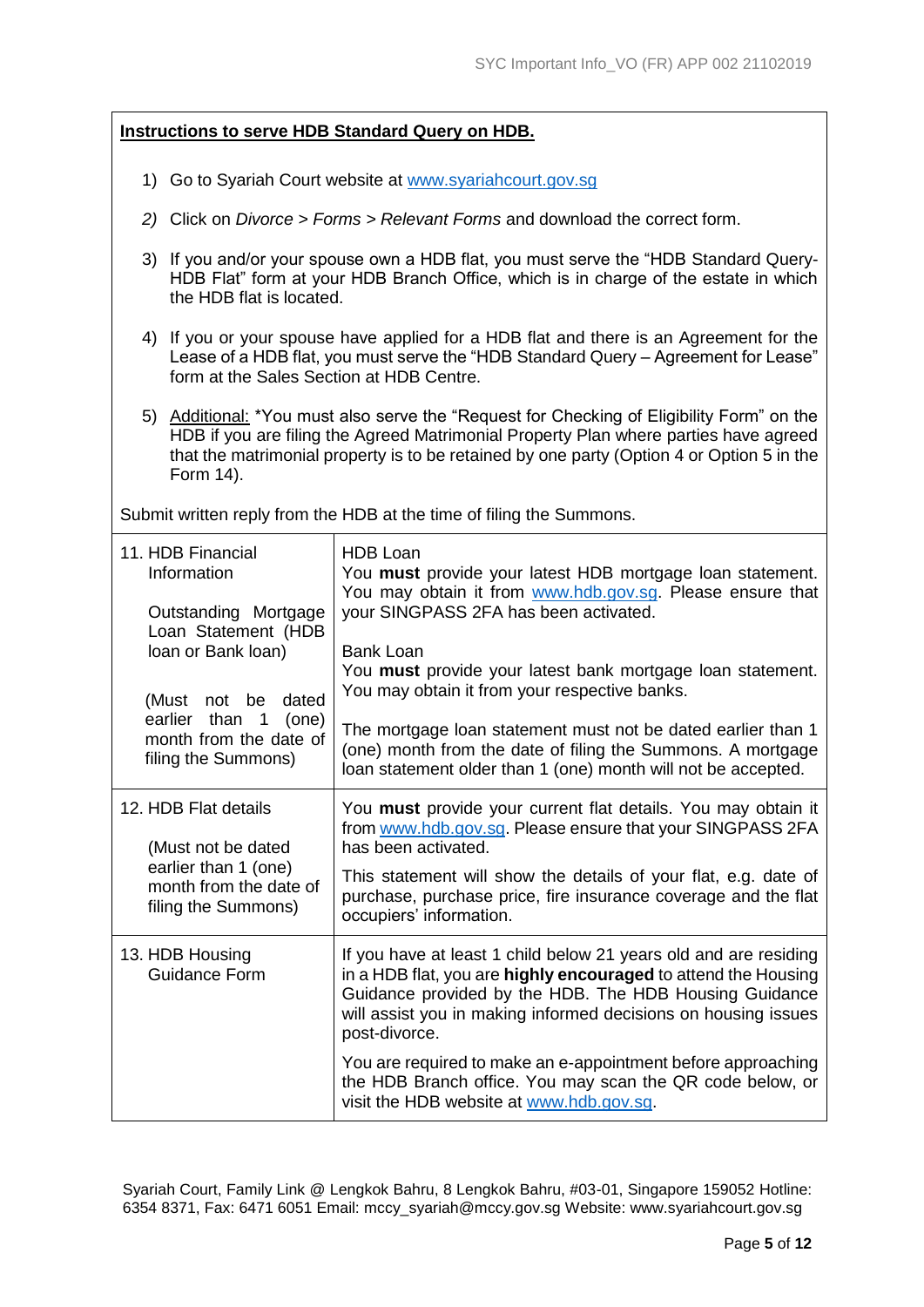|                                                                                          | The written reply from HDB and cover letter/email may be<br>submitted at the time of filing the Originating Summons. The<br>HDB may take up to 1 month to give the written reply. |  |  |  |
|------------------------------------------------------------------------------------------|-----------------------------------------------------------------------------------------------------------------------------------------------------------------------------------|--|--|--|
| <b>Instructions to print HDB Statements</b>                                              |                                                                                                                                                                                   |  |  |  |
|                                                                                          | Relevant HDB Statement – outstanding loan statement and flat details                                                                                                              |  |  |  |
| 1) Go to HDB Website http://www.hdb.gov.sg                                               |                                                                                                                                                                                   |  |  |  |
| 2) Click on "My HDBPage".                                                                |                                                                                                                                                                                   |  |  |  |
| 3) Click on "Login via SingPass".                                                        |                                                                                                                                                                                   |  |  |  |
| 4) Enter SingPass ID and Password.                                                       |                                                                                                                                                                                   |  |  |  |
| Click on "Get OTP".<br>5)                                                                |                                                                                                                                                                                   |  |  |  |
|                                                                                          | 6) Check your OTP via SMS and key into the space provided and click "Submit".                                                                                                     |  |  |  |
| 7) Click on "My Flat" on the left column.                                                |                                                                                                                                                                                   |  |  |  |
|                                                                                          | 8) Click on "Purchased Flat".                                                                                                                                                     |  |  |  |
|                                                                                          | 9) Click on " <b>Financial Info</b> " on the left column and <b>print</b> page.                                                                                                   |  |  |  |
| 10) Click on " <b>Flat details</b> " on the left column and <b>print</b> page.           |                                                                                                                                                                                   |  |  |  |
|                                                                                          | <b>PRIVATE PROPERTY DOCUMENTS</b>                                                                                                                                                 |  |  |  |
| 14. Private Property<br>Statement /<br>Information                                       | You <b>must</b> provide the title search for your private property. You<br>may obtain it at www.sla.gov.sg/MyProperty/#/home                                                      |  |  |  |
| (Applicable to private<br>property owners ONLY)                                          |                                                                                                                                                                                   |  |  |  |
| 15. Outstanding Bank<br>Mortgage Loan<br><b>Statement</b>                                | <b>Bank Loan</b><br>You must provide your latest bank mortgage loan statement.<br>You may obtain it from your respective banks.                                                   |  |  |  |
| (Must not be dated<br>earlier than 1 (one)<br>month from the date<br>filing the Summons) |                                                                                                                                                                                   |  |  |  |
|                                                                                          | <b>CPF DOCUMENTS</b>                                                                                                                                                              |  |  |  |
| 16. CPF Statements                                                                       | Relevant CPF statements which show, minimally, the account<br>balances in the Ordinary, Special, Medisave, Retirement and                                                         |  |  |  |

Syariah Court, Family Link @ Lengkok Bahru, 8 Lengkok Bahru, #03-01, Singapore 159052 Hotline: 6354 8371, Fax: 6471 6051 Email: [mccy\\_syariah@mccy.gov.sg](mailto:mccy_syariah@mccy.gov.sg) Website: www.syariahcourt.gov.sg Investment accounts (for all) and the public housing withdrawal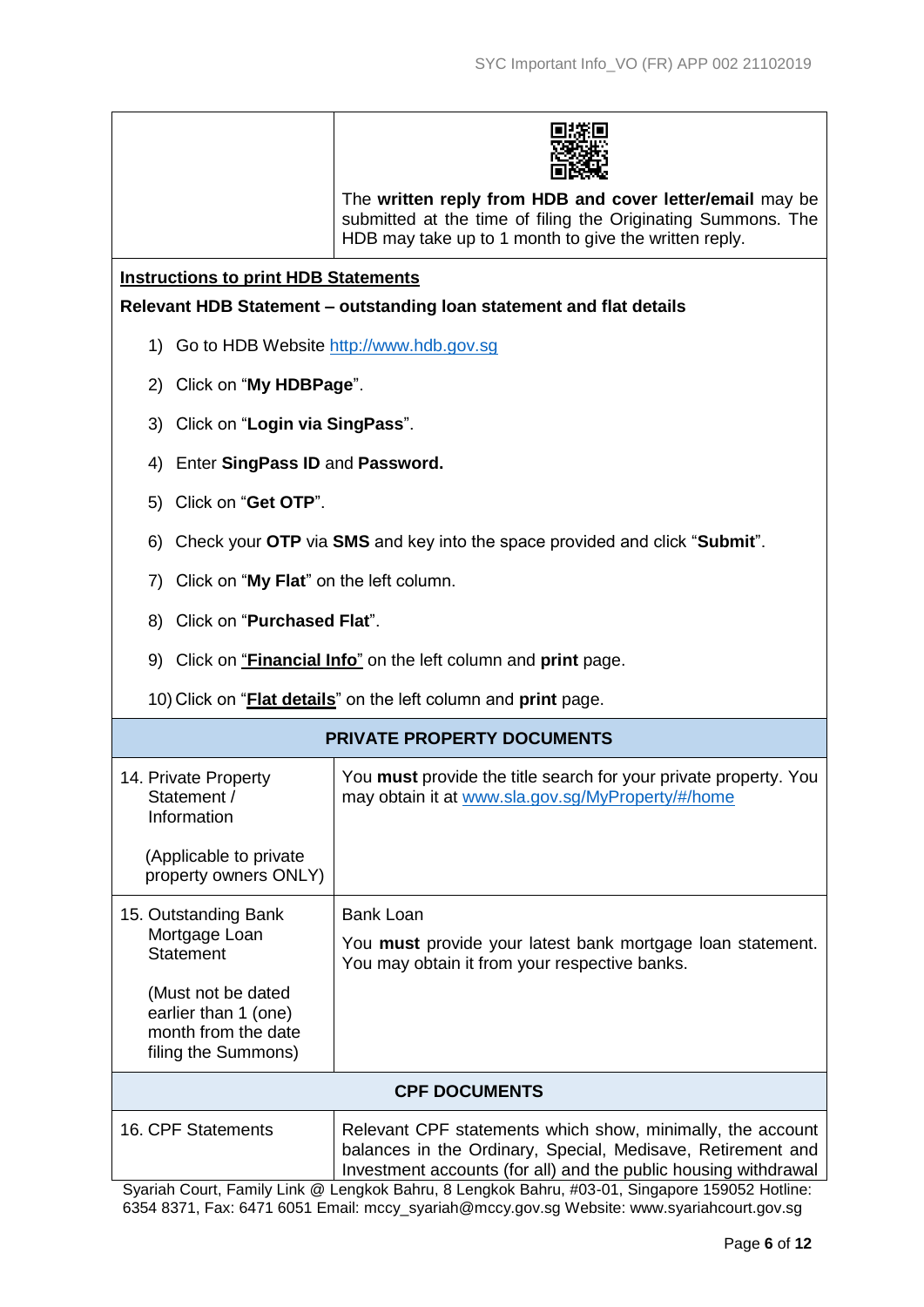| (Must not be dated<br>earlier than 1<br>(one)<br>month from the date of                                                                         | details (for HDB flats) or the private properties withdrawal details<br>(for private properties).                                                                                                                                                                                                                                                                                                       |
|-------------------------------------------------------------------------------------------------------------------------------------------------|---------------------------------------------------------------------------------------------------------------------------------------------------------------------------------------------------------------------------------------------------------------------------------------------------------------------------------------------------------------------------------------------------------|
| filing of the Summons)                                                                                                                          | You must provide your latest CPF statement. You may obtain it<br>from www.cpf.gov.sg. Please ensure that your SINGPASS 2FA<br>has been activated.                                                                                                                                                                                                                                                       |
|                                                                                                                                                 | The CPF statement must not be dated earlier than 1 (one)<br>month from the date of filing the Summons. A CPF statement<br>that is older than 1 (one) month will not be accepted.                                                                                                                                                                                                                        |
| 17. Returned CPF<br><b>Standard Query</b><br><b>CPF</b><br>(Only<br>for<br>a<br>Member aged 55 and<br>above who owns a<br>matrimonial property) | In addition to the relevant CPF statement, if you are 55 years<br>old and above and own a matrimonial property, you are<br>required to file the CPF Standard Query which show,, amongst<br>other things, whether there is any amount which you must set<br>aside or top up into your CPF Retirement Account when you<br>sell, transfer or otherwise dispose of your HDB flat and if yes,<br>the amount. |
|                                                                                                                                                 | You may download the form from www.syariahcourt.gov.sg.<br>Please refer below for further instructions on how to serve the<br>CPF Standard Query on the CPF Board.                                                                                                                                                                                                                                      |
|                                                                                                                                                 | The written reply and cover letter/email from the CPF Board                                                                                                                                                                                                                                                                                                                                             |
|                                                                                                                                                 | must be submitted at the time of filing the Summons. The CPF<br>Board may take up to 1 month to give the written reply.                                                                                                                                                                                                                                                                                 |
| <b>Instructions to print CPF statements</b>                                                                                                     |                                                                                                                                                                                                                                                                                                                                                                                                         |
| only)                                                                                                                                           | Relevant CPF Statements - Ordinary, Special, Medisave, Retirement and Investment<br>accounts (for all) and the public housing withdrawal details (for HDB Flat Owners                                                                                                                                                                                                                                   |
| 1) Go to CPF Website http://www.cpf.gov.sg                                                                                                      |                                                                                                                                                                                                                                                                                                                                                                                                         |
| 2) Click on "Login Here".                                                                                                                       |                                                                                                                                                                                                                                                                                                                                                                                                         |
| Click on "Login via SingPass".<br>3)                                                                                                            |                                                                                                                                                                                                                                                                                                                                                                                                         |
| Enter SingPass ID and Password.<br>4)                                                                                                           |                                                                                                                                                                                                                                                                                                                                                                                                         |
| Click on "Get OTP".<br>5)                                                                                                                       |                                                                                                                                                                                                                                                                                                                                                                                                         |
| 6)                                                                                                                                              | Check your OTP via SMS and key into the space provided and click "Submit".                                                                                                                                                                                                                                                                                                                              |
| Click on "My Statement".<br>7)                                                                                                                  |                                                                                                                                                                                                                                                                                                                                                                                                         |
| Click on Printer icon<br>8)                                                                                                                     |                                                                                                                                                                                                                                                                                                                                                                                                         |
| 9)                                                                                                                                              | Go to the bottom of the page and click on "Print".                                                                                                                                                                                                                                                                                                                                                      |
| 10) Click on "My Statement" on the left column.                                                                                                 |                                                                                                                                                                                                                                                                                                                                                                                                         |
| 11) Click on Section C "Property".                                                                                                              |                                                                                                                                                                                                                                                                                                                                                                                                         |
|                                                                                                                                                 | 12) Click on "View My Public Housing Withdrawal Details".                                                                                                                                                                                                                                                                                                                                               |
| 13) Click on Printer icon                                                                                                                       |                                                                                                                                                                                                                                                                                                                                                                                                         |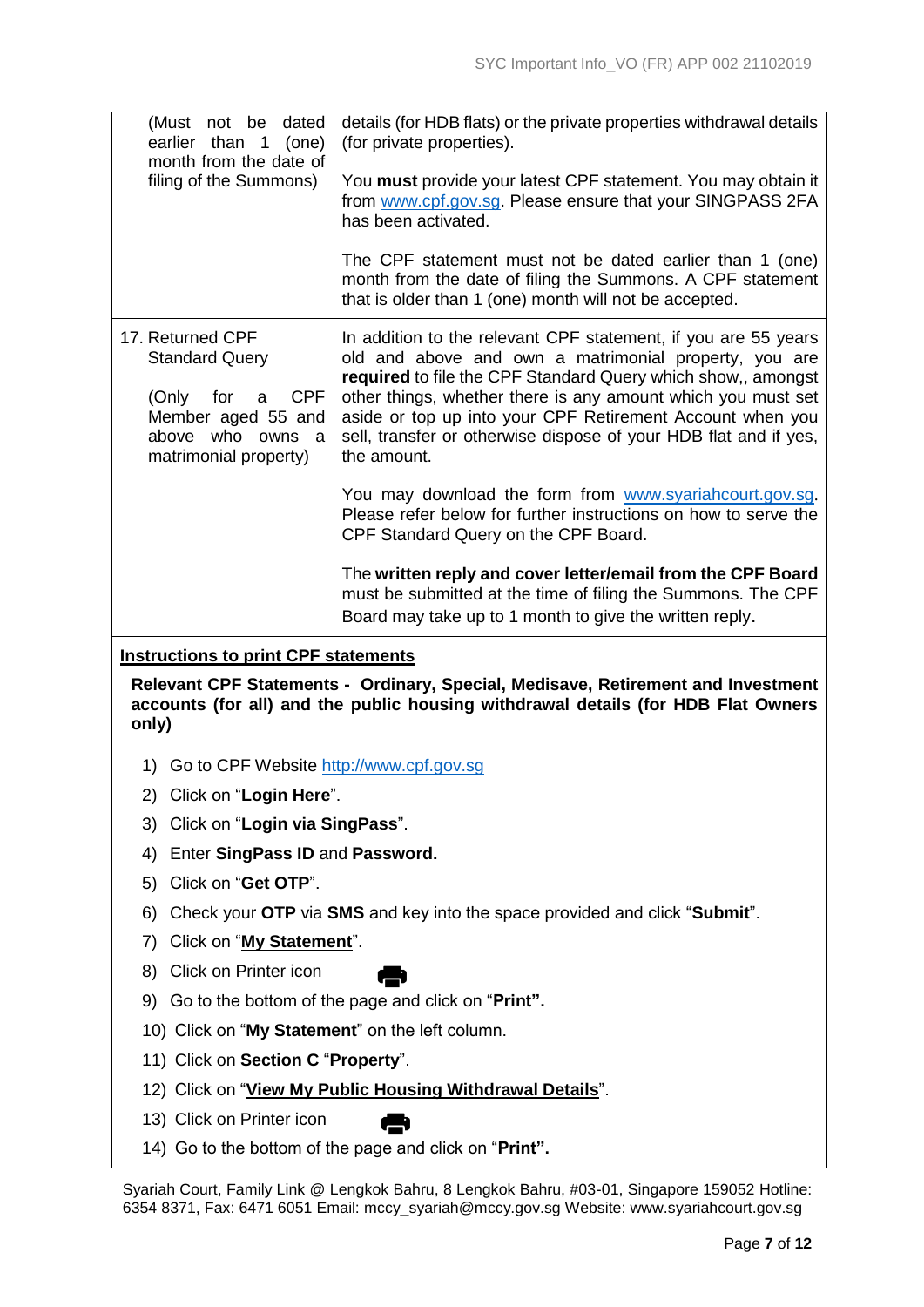15) Click on "**Investments**".

16) Click on Printer icon

17) Go to the bottom of the page and click on "**Print".**

## **Instructions to serve CPF Standard Query on CPF Board**

**Additional CPF Statements - Returned CPF Standard Query (**Only for a CPF Member aged 55 and above who owns a matrimonial property**)**

- 1) Go to Syariah Court website at [www.syariahcourt.gov.sg](http://www.syariahcourt.gov.sg/)
- *2)* Click on *Divorce > Forms > Relevant Forms* and download the correct form.
- 3) The form can be served on the CPF Board by:
	- a) Mailing to: CPF Board, Housing Scheme Department, Public Housing Section, Robinson Road. P.O. Box 3060 Singapore 905060

OR

- b) Emailing to [Public-housing@cpf.gov.sg.](mailto:Public-housing@cpf.gov.sg)
- 4) Submit written reply from the CPF Board at the time of filing the Originating Summons, together with any covering letter or email from CPF Board.

| <b>OTHERS</b>                                       |                                                                                                                                                                                                                                                                                     |  |  |  |
|-----------------------------------------------------|-------------------------------------------------------------------------------------------------------------------------------------------------------------------------------------------------------------------------------------------------------------------------------------|--|--|--|
| 18. Parties' Current<br><b>Residential Address</b>  | Full local residential address ONLY. Commercial or office<br>address will not be accepted                                                                                                                                                                                           |  |  |  |
|                                                     | <b>Note:</b> For non-Singapore citizens, please provide documentary<br>proof of stay in Singapore for the past 3 consecutive years from<br>the date of filing the Summons. For example, employment pass<br>indicating length of stay, employment agreement or tenancy<br>agreement. |  |  |  |
| <b>BLANK FORM</b>                                   |                                                                                                                                                                                                                                                                                     |  |  |  |
| 19. Acknowledgement of<br>Service Form (Form<br>36) | If you are opting for service on the Respondent by Registered<br>Post, please provide Acknowledgement of Service Form (Form<br>$36$ ).                                                                                                                                              |  |  |  |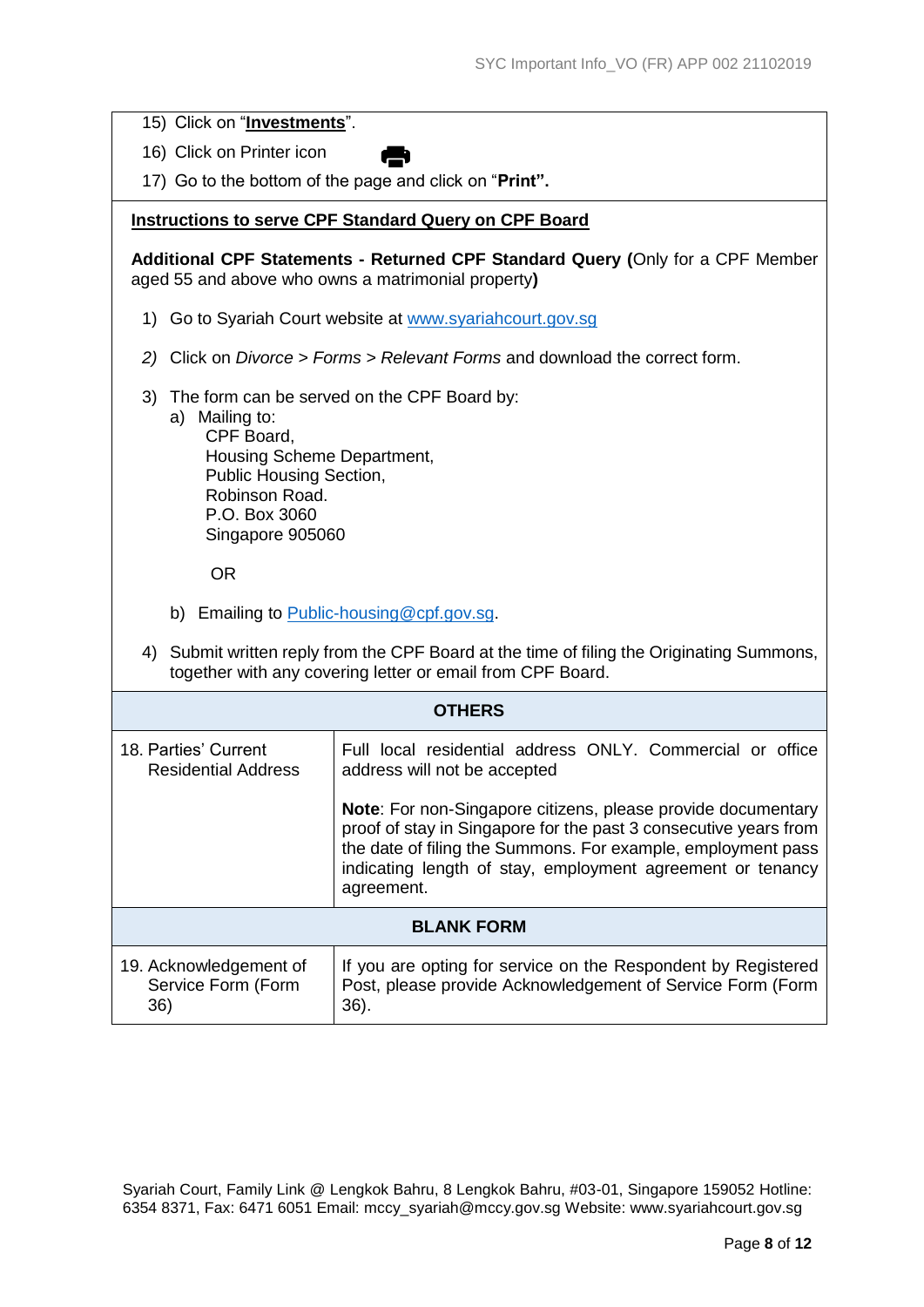#### **CHECKLIST INSTRUCTIONS:** (1) You are required to bring along this checklist when you file the Summons to vary Order of Court at the Syariah Court. (2) This checklist is a guide for you to check that you have prepared all the required documents for the filing of the Summons. (3) Please arrange the documents (original & copies) according to the checklist. (4) You may wish to refer to the Explanatory Notes in your letter which contains information on the required documents. (5) To make it easy during the filing process, please tick the documents you are submitting. (6) If you wish to affirm any document before a Commissioner for Oaths at the Syariah Court, you need to produce 1 original only. If any document has been affirmed before a Commissioner for Oaths and is ready to be filed, you need to produce 1 original and 2 copies. (7) In addition to the documents stated in the checklist, you are required to bring along your Original Identity Card or valid Passport, Original Divorce Certificate (endorsed valid for purpose of revocation / remarriage) and Original Birth Certificate of each Child of the Marriage (below the age of 21 years old). **(8) If your documents are incomplete, you will not be able to proceed to file the Summons. No Documents to be produced No of copies (Refer to item (6) above) Attached (please tick) For official use only (L3) Form 10 Bundle (Application to vary Order of Court)** 1 Completed Form 10 (variation) with supporting affidavit 1 original only or 1 original & 2 copies (Refer to item (6) above) 2 | Original Decree of Court 1 original only or 1 original & 3 copies (Refer to item (6) above) 3 Original Divorce Certificate (with the endorsement that it is valid for purpose of revocation / remarriage). It must be surrendered to the Syariah Court when filing the Summons. 1 original only or 1 original & 3 copies (Refer to item (6) above)  $4$  For parties who are both non-Singapore citizens, please provide 3 copies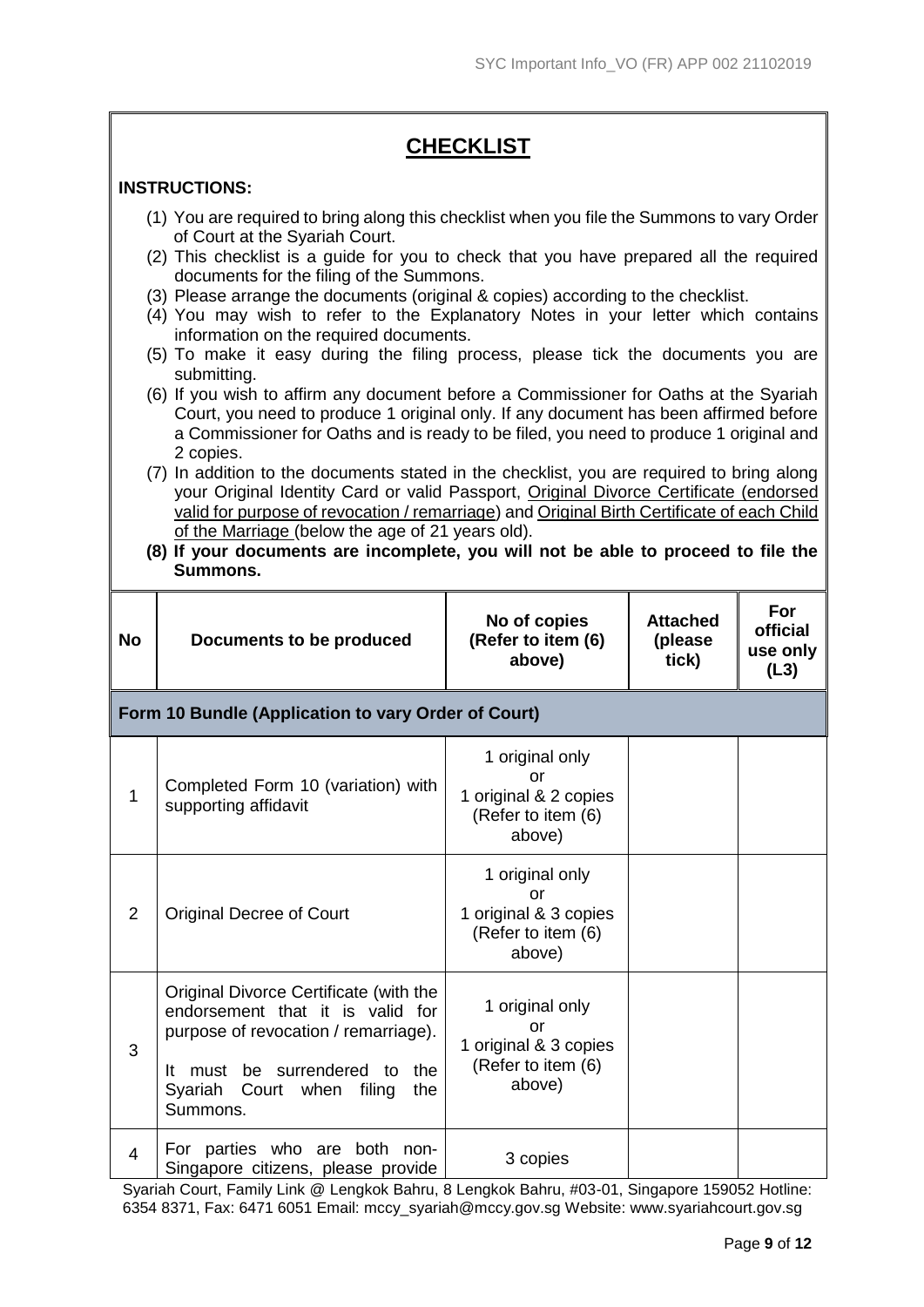|                | documentary proof of your stay in<br>Singapore for the past 3 consecutive<br>years before the date of filing the<br>Summons.                                                                                                                                                                                                                          |                                                |  |
|----------------|-------------------------------------------------------------------------------------------------------------------------------------------------------------------------------------------------------------------------------------------------------------------------------------------------------------------------------------------------------|------------------------------------------------|--|
| 5              | <b>CPF Statements showing:</b><br>balances<br>the<br>account<br>$\mathsf{I}$<br>Ordinary, Special, Medisave,<br>Retirement<br>and<br>Investment<br>accounts (for all);<br><b>AND</b><br>housing<br>public<br>withdrawal<br>$\overline{\phantom{a}}$<br>details (for HDB flats OR private<br>properties withdrawal details (for<br>private properties) | 3 copies                                       |  |
|                | (Must not be dated earlier than 1<br>(one) month from the date of filing<br>the Summons)                                                                                                                                                                                                                                                              |                                                |  |
| 6              | HDB Flat and/or Private Property<br>details<br>For HDB: You may obtain your<br>flat<br>details<br>current<br>at<br>www.hdb.gov.sg<br>For private property: You may obtain<br>the<br>title<br>search<br>at<br>www.sla.gov.sg/MyProperty/#/home<br>(Must not be dated earlier than 1<br>(one) month from the date of filing<br>the Originating Summons) | 3 copies                                       |  |
| $\overline{7}$ | Financial Information on HDB Flat<br>and/or Private Property<br>Outstanding<br>Mortgage<br>Loan<br>Statement (from HDB or<br>bank,<br>whichever is applicable)<br>(Must not be dated earlier than 1<br>(one) month from the date of filing<br>the Originating Summons)                                                                                | 3 copies                                       |  |
|                | <b>Matrimonial Property Plan Bundle</b>                                                                                                                                                                                                                                                                                                               |                                                |  |
| 8              | Completed Agreed (Form 13) OR<br>Proposed (Form 15) Matrimonial<br>Property Plan Form                                                                                                                                                                                                                                                                 | 1 original only<br>or<br>1 original & 2 copies |  |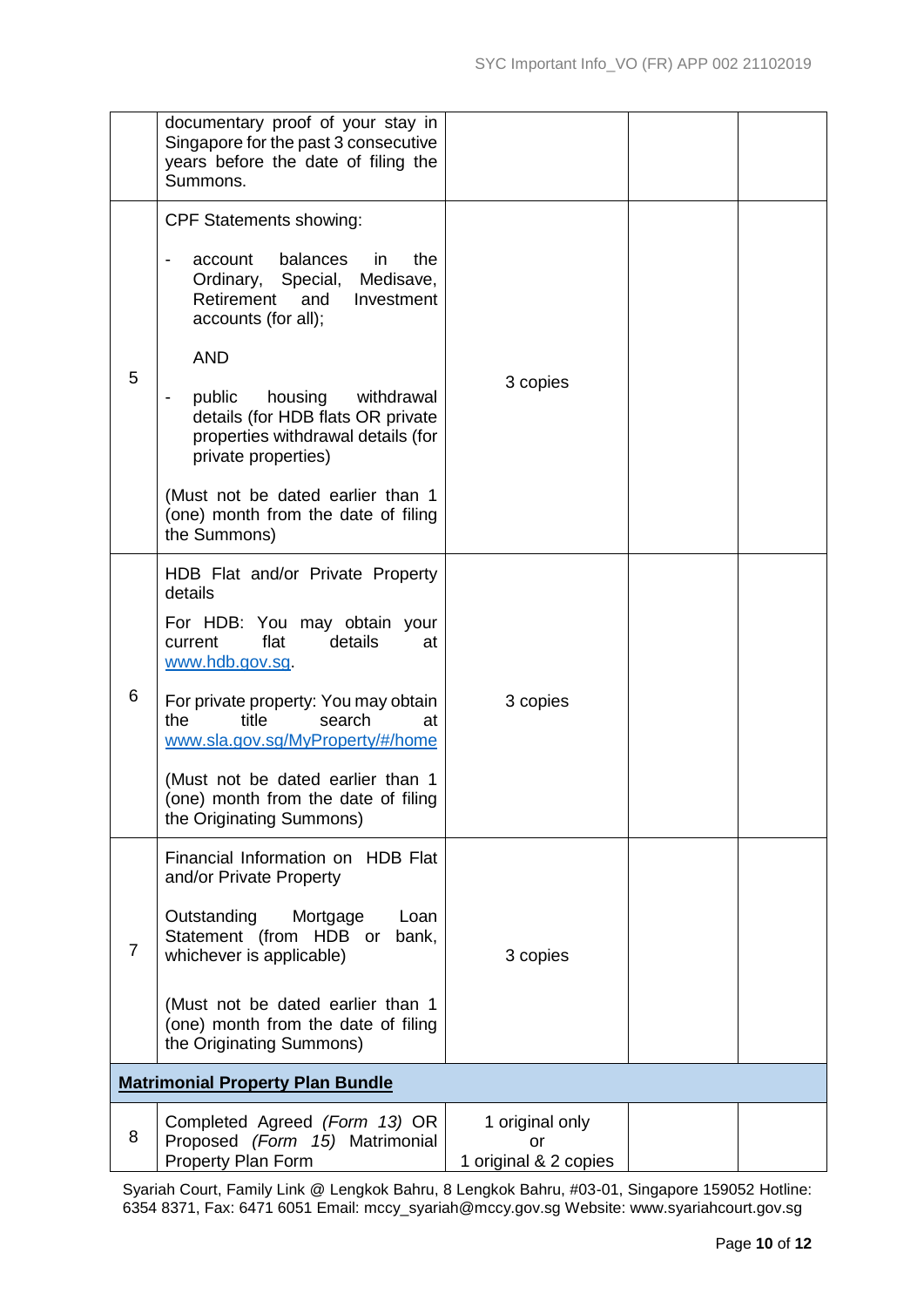|    | (For parties who own a HDB flat or<br>who have signed an Agreement for<br>Lease e.g. for new/BTO HDB flats)                                              | (Refer to item (6)<br>above)                                                   |  |
|----|----------------------------------------------------------------------------------------------------------------------------------------------------------|--------------------------------------------------------------------------------|--|
| 9  | <b>Particulars</b><br>Completed<br>of<br>Arrangements for Housing Form<br>(Form 14)                                                                      | 1 original only<br>or<br>1 original & 2 copies                                 |  |
|    | (For parties who own a HDB flat or<br>who have signed an Agreement for<br>Lease e.g. for new/BTO HDB flat)                                               | (Refer to item (6)<br>above)                                                   |  |
|    | Returned HDB Standard<br>Query<br>Form                                                                                                                   | 1 original only                                                                |  |
| 10 | (Please use the correct form,<br>depending on whether you own a<br>HDB flat or have signed<br>an<br>Agreement for Lease e.g.<br>for<br>new/BTO HDB flat) | or<br>1 original & 2 copies<br>(Refer to item (6)<br>above)                    |  |
|    | Returned HDB Housing Guidance<br>Form (optional)                                                                                                         | 1 original only<br>or                                                          |  |
| 11 | (For parties with at least one child<br>below 21 years old and living in a<br>HDB flat)                                                                  | 1 original & 2 copies<br>(Refer to item (6)<br>above)                          |  |
|    | <b>Returned CPF Standard Query</b>                                                                                                                       | 1 original only                                                                |  |
| 12 | (Only for a CPF Member aged 55<br>and above who owns a matrimonial<br><b>CPF</b><br>financed<br>property<br>using<br>monies)                             | or<br>1 original & 2 copies<br>(Refer to item (6)<br>above)                    |  |
|    | <b>Parenting Plan Bundle</b>                                                                                                                             |                                                                                |  |
| 13 | Completed Agreed (Form 11) or<br>Proposed (Form 12) Parenting Plan<br>Form<br>(For parties with at least one child<br>below 21 years old)                | 1 original only<br>or<br>1 original & 2 copies<br>(Refer to item (6)<br>above) |  |